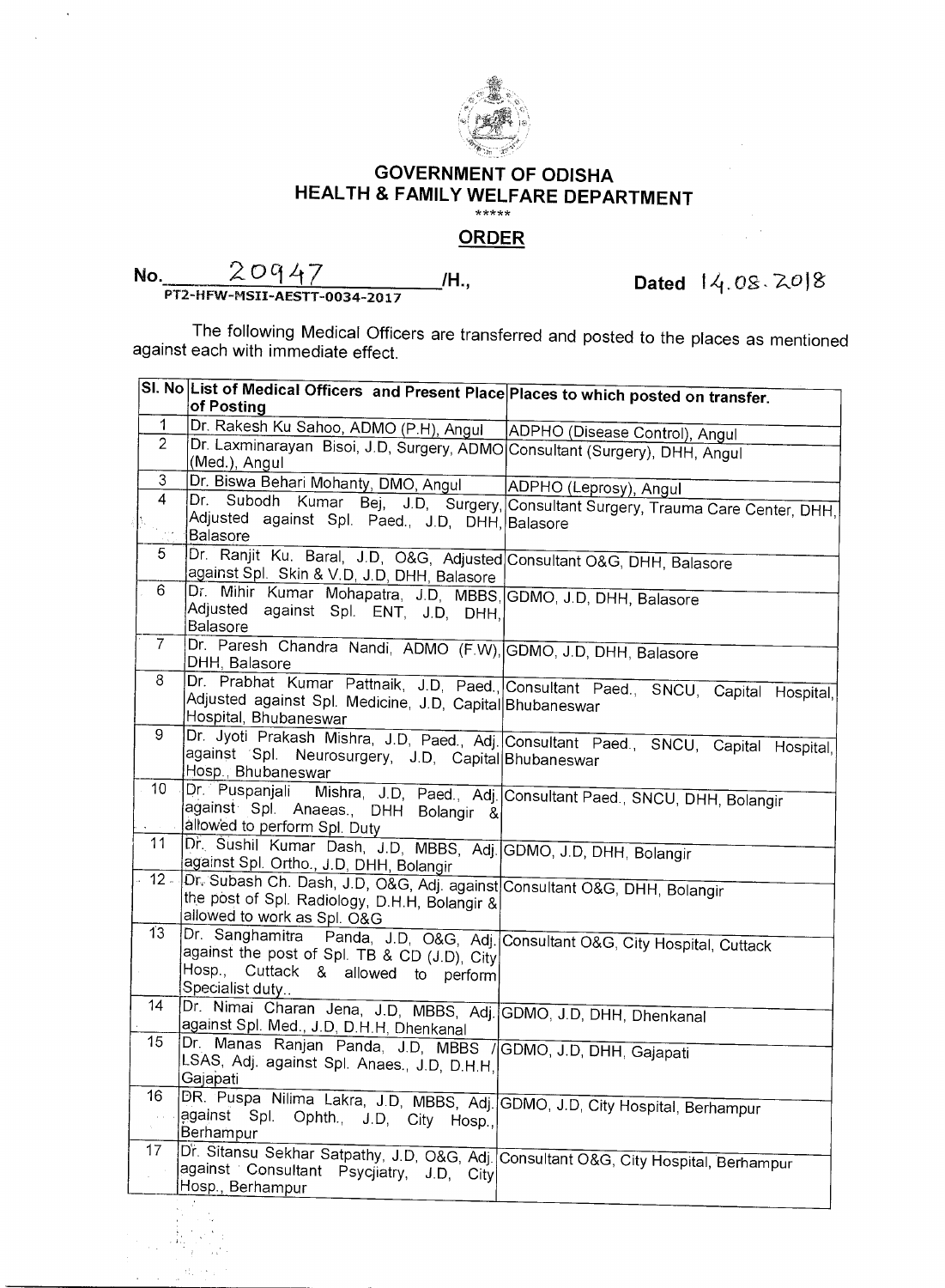| 18              | Dr. Gopal Chandra Patanaik, J.D, Surgery, GDMO, J.D, City Hospital, Berhampur<br>Adj. against Spl. Med., J.D, City Hosp.,<br>Ganjam                           |                                                                                                 |
|-----------------|---------------------------------------------------------------------------------------------------------------------------------------------------------------|-------------------------------------------------------------------------------------------------|
| 19              | Dr. Nagendranath Mohapatra, J.D, O&G, Consultant O&G, DHH, Jajpur<br>Adj. against Spl. Anaes., J.D, D.H.H, Jajpur                                             |                                                                                                 |
| 20              | Dr. Debananda<br>against the post of Spl. Path., DHH,<br>Kalahandi                                                                                            | Bhoi, J.D, Surgery, Adj. GDMO, J.D, DHH, Bhabanipatana, Kalahandi                               |
| $\overline{2}1$ | DR. Latika Behera, J.D., O&G, Adj. against Consultant O&G, DHH, Khurdha<br>Spl. Anaeas., DHH, Khurdha, allowed to work<br>as Spl. O&G                         |                                                                                                 |
| 22              | Dr. Kanhu Charan Nayak, ADMO (P.H), ADPHO (Disease Control), Jajpur<br>Jajpur                                                                                 |                                                                                                 |
| 23              | Dr. B. Surya Rao, J.D. Ortho., Adj. against Consultant Ortho., DHH, Nayagarh<br>Spl. O&G, JD-II, DHH, Nayagarh                                                |                                                                                                 |
| 24              | DR. Suresh Ch. Mishra, J.D, Paed., Adj. Consultant Paed., SNCU, DHH, Nayagarh<br>against Spl. Med., J.D, DHH, Nayagarh                                        |                                                                                                 |
| 25              | Dr. Snigdhamayee Mohanty, J.D, ADMO Consultant (ENT), Nayagarh<br>(P.H), Nayagarh                                                                             |                                                                                                 |
| 26              | Dr. Nilamadhab<br>Nayagarh                                                                                                                                    | Satapathy, ADMO (F.W), GDMO, J.D, DHH, Nayagarh                                                 |
| $27 -$          | Dr. Debadutta Rana, J.D, Surgery, Adj. GDMO, J.D, DHH, Nabarangapur<br>Against Spl. O&G, DHH, Nabarangapur                                                    |                                                                                                 |
| 28              | Dr. Bijaya Kumar Panda, J.D, Surgery, Adj. GDMO, J.D, DHH, Nabarangapur<br>Against Spl. Anaes., DHH, Nabarangapur                                             |                                                                                                 |
| 29              | Dr. Biraj Sankar Rath, J.D, MBBS, Adj. GDMO, J.D, DHH, Nuapada<br>against Spl. Surgery, J.D, D.H.H, Nuapada                                                   |                                                                                                 |
| 30              | Dr. Braja Bandhu Dash, J.D, O&G, ADMO Consultant (O&G), DHH, Puri<br>(F.W), Puri                                                                              |                                                                                                 |
| 31              | DR. Basanta Ku. Naik, J.D, MBBS, Adjusted GDMO, J.D, DHH, Sambalpur<br>Consultant (Paed.), DHH, Sambalpur                                                     |                                                                                                 |
| 32              | Dr. Panchanan Nayak, J.D, Surgery, ADMO Consultant (Surgery), DHH, Sambalpur<br>(P.H), Sambalpur                                                              |                                                                                                 |
| 33              | Skin&V.D, Adjusted aginst Skin & V.D spl. Spl. Duty<br>(J.D-II) D.H.H, Bolangir                                                                               | Dr. Rashmi Ranjan Sarangi, Group-A(SB), Sr. M.O, DHH, Bolangir & allowed to perform             |
| 34<br>a Civi    | V.D. Adjusted against Spl. Skin & VD. (J.D-Spl. Duty in Skin & V.D<br>II), R.G.H, Rourkela, Sundargarh                                                        | Dr. Balaram Behera, Class-I (Sr.), Skin & Sr. M.O. RGH, Rourkela & allowed to perform           |
| 35              | Dr. Sanjib Kumar Kar, Group-A(SB), Ophth., Sr. Specialist Ophth., DHH, Sonepur<br>Adj. against Spl. Ophth. (J.D-II), D.H.H.<br>Sonepur                        |                                                                                                 |
| 36              | Dr. Bijaya Ku. Panda, Group-A(SB), Paed., LTRMo, Group-A(SB), DHH,<br>Adj. against Spl. Skin & V.D (J.D-II), D.H.H, allowed to perform Spl. Duty<br>Sambalpur | Sambalpur &                                                                                     |
| 37              | Dr. Som Subhankar, Group-A(JB), MBBS / LTRMO, DHH, Sundargarh<br><b>LSAS</b>                                                                                  |                                                                                                 |
| 38              | Dr. Nanda Kishore Naik, Group-A(JB), Paed., GDMO, SNCU, DHH, Sonepur<br>Adj. against Spl. Paed. (J.D-II), D.H.H.<br>Sonepur                                   |                                                                                                 |
| 39              | Adjusted<br>against Spl. Anaes., R.G.H, Rourkela<br>Rourkelsl                                                                                                 | Dr. Sanjoy Ku. Roy, Group-A(JB), Anaes., Adjusted against LTRMO, Group-A(SB), RGH,              |
| 40              | Paed., Consultant Paed., DHH, Sundargarh, perform Spl. Duty<br>SNCU                                                                                           | Dr. Manoj Kumar Panigrahi, Group-A(SB), Sr. M.O, DHH, Sundargarh & allowed to                   |
| 41              | Ortho., DHH Angul                                                                                                                                             | Dr. Gyanaranjan Biswal, Group-A(SB), Spl. Sr. M.O, DHH, Angul & allowed to perform Spl.<br>Duty |
| 42              | Surgery, D.H.H. Angul                                                                                                                                         | Dr. Susanta Ku. Panda, Group-A(SB), Spl. Sr. M.O, DHH, Angul & allowed to perform Spl.<br>Duty  |

 $\hat{\boldsymbol{\gamma}}$ 

 $\ddot{\cdot}$ 

 $\frac{1}{\sqrt{2}}$ 

 $\ddot{\phantom{a}}$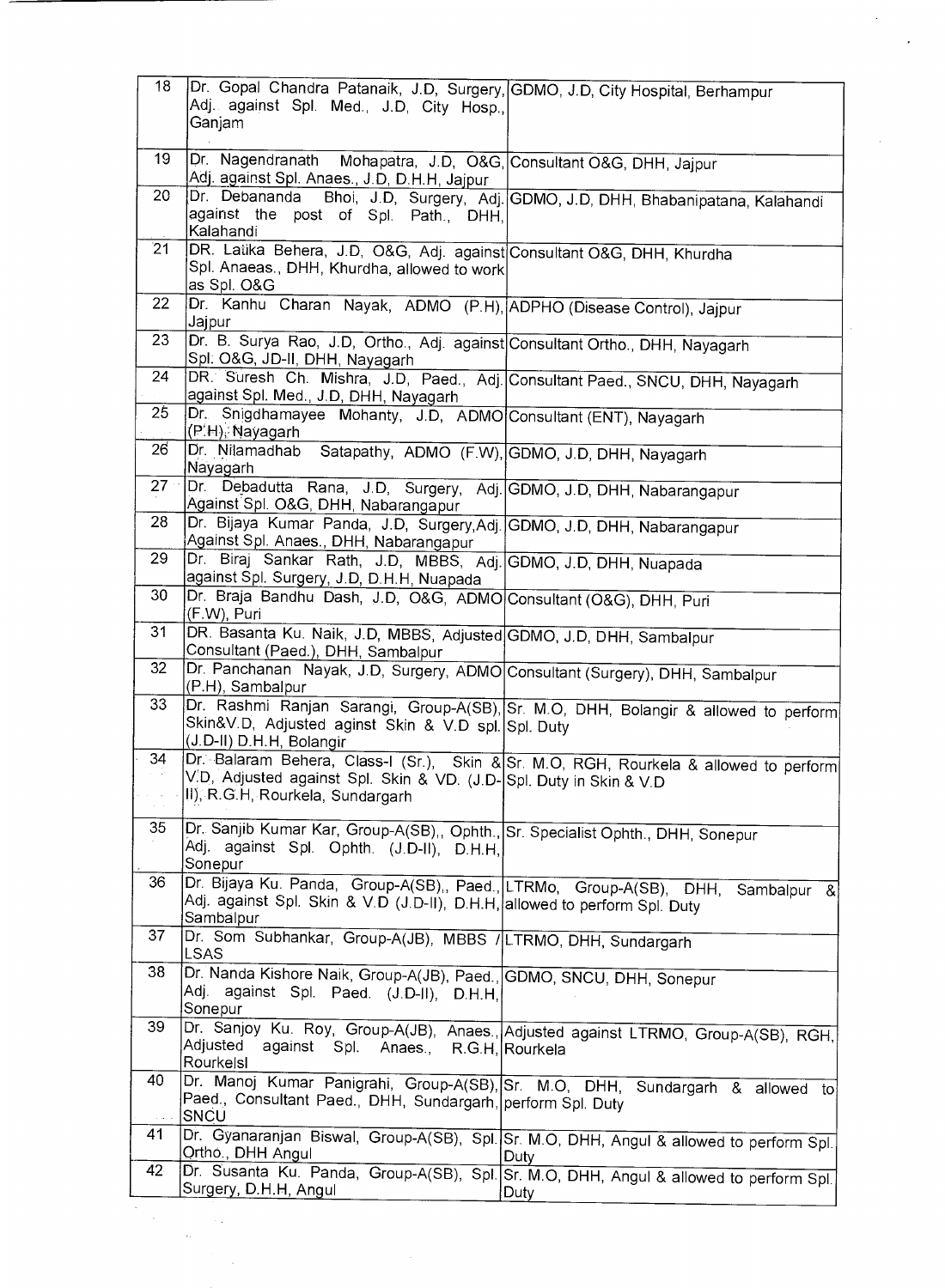| 43 | Class-I (Sr.), D.H.H, Angul                                                                                                                | Dr. Kalpana Jena, Group-A(SB), Spl. Paed. Sr. M.O, DHH, Angul & allowed to perform Spl.<br>Duty                           |
|----|--------------------------------------------------------------------------------------------------------------------------------------------|---------------------------------------------------------------------------------------------------------------------------|
| 44 | A(SB), Adj. against the post of Spl. Spl. Duty<br>Anasthesia, Class-I (Sr.), D.H.H, Balasore &<br>allowed to perform Spl. Duty in Medicine | Dr. Jeetendra Kumar Dasmohapatra, Group-Sr. M.O., DHH, Balasore & allowed to perform                                      |
| 45 | Cardiology, D.H.H Balasore                                                                                                                 | Dr. Gopinath Parida, Group-A(SB),), Spl. Sr. M.O, DHH, Balasore & allowed to perform<br>Spl. Duty                         |
| 46 | Spl. (T.B & C.D) Group-A (SB), D.H.H, Spl. Duty<br>Bargarh                                                                                 | Dr. Rajendra Narayan Daruan, Group-A(SB), Sr. M.O, DHH, Baragarh & allowed to perform                                     |
| 47 | E.N.T (Sr.-I), D.H.H, Baragarh                                                                                                             | Dr. Prabhat Ku. Rawla, Group-A(SB), Spl. Sr. M.O, DHH, Baragarh & allowed to perform<br>Spl. Duty                         |
| 48 | Skin & V.D (Sr.-1), D.H.H, Bhadrak                                                                                                         | Dr. Jayashree Mohanty, Group-A(SB), Spl. Sr. M.O, DHH, Bhadrak & allowed to perform<br>Spl. Duty                          |
| 49 | Surgery, DHH Bhadrak                                                                                                                       | Dr. Pradeep Kumar Rath, Group-A(SB), Spl. Sr. M.O, DHH, Bhadrak & allowed to perform<br>Spl. Duty                         |
| 50 | Surgery, D.H.H, Bhadrak                                                                                                                    | Dr. Gayadhar Sahoo, Group-A(SB), Spl. Sr. M.O, DHH, Bhadrak & allowed to perform<br>Spl. Duty                             |
| 51 | Spl. Anaes., D.H.H, Bhadrak                                                                                                                | Dr. Samal Singh, Group-A(SB), Adj. against Sr. M.O, DHH, Bhadrak & allowed to perform<br>Spl. Duty                        |
| 52 | Dr. Dillip Kumar Sahu, Group-A(SB), Spl. Sr. Spl. O&G, HDU, DHH, Bolangir<br>O&G, DHH, Bolangir                                            |                                                                                                                           |
| 53 | Surgery, DHH Bolangir                                                                                                                      | Dr. Satyajit Joshi, Group-A(SB), Spl. Sr. M.O. DHH, Bolangir & allowed to perform<br>Spl. Duty                            |
| 54 | O&G, D.H.H, Boudh                                                                                                                          |                                                                                                                           |
| 55 | & V.D, Adjusted against ENT Spl, Capital allowed to perform Spl. Duty<br>Hospital                                                          | Dr. Diptimayee Behera, Group-A(SB),), Skin Sr. M.O, Capital Hosp., BHUBANESWAR &                                          |
| 56 | Spl.<br>Skin<br>&<br>V.D,<br><b>BHUBANESWAR</b>                                                                                            | Dr. Sumanta Kumar Dash, Group-A(SB), Sr. M.O, Capital Hosp., Bhubaneswar & allowed<br>Capital Hosp., to perform Spl. Duty |
| 57 | Surgery, D.H.H, Dhenkanal                                                                                                                  | Dr. Jyotiranjan Samal, Group-A(SB), ), Spl. Sr. M.O, DHH, Dhenkanal & allowed to perform<br>Spl. Duty                     |
| 58 | DHH, Dhenkanal                                                                                                                             | Dr. Kalpana Nayak, Group-A(SB), Spl. O&G, Sr. M.O, DHH, Dhenkanal & allowed to perform<br>Spl. Duty                       |
| 59 | Dr. Mahadev Majhi, Group-A(SB), LSAS, Sr. M.O, DHH, Gajapati<br>Adjsuted against Spl. Anaes., DHH, Gajapati                                |                                                                                                                           |
| 60 | Dr. Umasankar<br>O&G, D.H.H, Gajapati                                                                                                      | Dalal, Group-A(SB), Spl. Sr. Spl. O&G, HDU, DHH, Gajapati                                                                 |
| 61 | In Med. Group - A (SB), DHH, Gajapati, Spl. Duty<br>Paralakhemundi                                                                         | Dr. Surendra Kumar Rath, Group-A(JB), Spl. Sr. M.O, DHH, Gajapati & allowed to perform                                    |
| 62 | against the post of Spl. Patho., D.H.H, perform Spl. Duty in Surgery<br>Jagatsinghpur                                                      | Dr. Rasmi Ranjan Patnaik, Group-A(JB), Adj. Sr. M.O, DHH, Jagatsinghpur & allowed to                                      |
| 63 | Dr.<br>Adjusted against Spl. Radiology, DHH, perform Spl. Duty in Surgery<br>Jagatsinghpur                                                 | Krushna Ch Sahoo, Group-A(JB), Sr. M.O, DHH, Jagatsinghpur & allowed to                                                   |
| 64 | DHH Jagatsinghpur                                                                                                                          | Dr. Ranjan Kumar Pattnaik, Spl. Skin & V.D, Sr. M.O, DHH, Jagatsinghpur & allowed to<br>perform Spl. Duty in Surgery      |
| 65 | Adj. against Spl. Anaes., DHH Jajpur                                                                                                       |                                                                                                                           |
| 66 | Surgery, Adj. against Spl. Ophth., Class-I Duty<br>(Sr.), D.H.H, Jajpur                                                                    | Dr. Srikanta Kumar Jena, Group-A(JB), Sr. M.O, DHH, Jajpur & allowed to perform Spl.                                      |
| 67 | Dr. Silawanti Jojo, Group-A(SB),, Spl. Path. BBO, DHH, Jharsuguda<br>Class-I (Sr.), D.H.H, Jharsuguda                                      |                                                                                                                           |
| 68 | Class-I (Sr.), D.H.H, Jharsuguda                                                                                                           | Dr. Trinath Pati, Group-A(SB), Spl. Ortho., Sr. M.O, DHH, Jharsuguda & allowed to<br>perform Spl. Duty                    |

 $\bar{z}$ 

 $\hat{\boldsymbol{\gamma}}$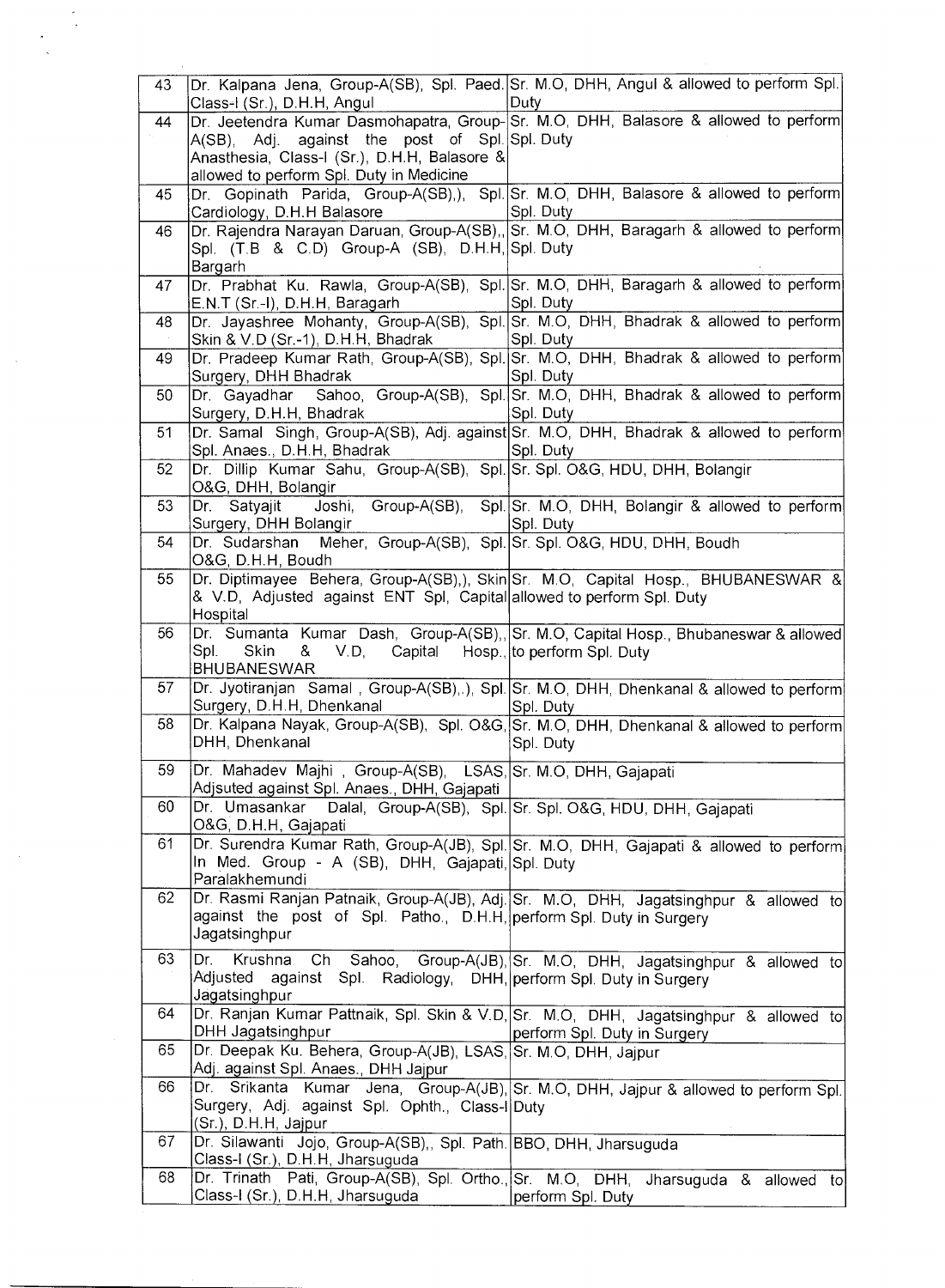| 69 | D.H.H, Jharsuguda                                                                        | Dr. Latika Kishan, Group-A(SB),, Spl. Paed., Sr. M.O, DHH, Jharsuguda & allowed to<br>perform Spl. Duty                   |
|----|------------------------------------------------------------------------------------------|---------------------------------------------------------------------------------------------------------------------------|
| 70 | Dr. Hrushikesh                                                                           | Naik, Group-A(SB), Spl. LTRMO, Group-A(SB), DHH, Jharsuguda &                                                             |
| 71 | TB&CD , D.H.H, Jharsugu <mark>da_____________</mark>                                     | allowed to perform Spl. Duty<br>Dr. Sankar Prasad Panda, Group-A(SB), LTRMO, Group-A(SB), DHH, Jharsuguda &               |
|    | Against Spl. E.N.T Group-A(SB), D.H.H, allowed to perform Spl. Duty<br>Jharasuguda       |                                                                                                                           |
| 72 | DHH Kendrapara                                                                           | Dr. Baikuntha Nath Panda, Spl. TB&CD, Sr. M.O, DHH, Kendrapara & allowed to<br>perform Spl. Duty                          |
| 73 | Karna<br>Dr. L<br>Kendrapara                                                             | Nayak, Spl. O&G, D.H.H.Sr. M.O., DHH, Kendrapara & allowed to<br>perform Spl. Duty                                        |
| 74 | Kendrapara                                                                               | Dr. Birendra Kumar Das, Spl. Surgery, D.H.H. Sr. M.O. DHH, Kendrapara & allowed to<br>perform Spl. Duty                   |
| 75 | Medicine D.H.H Kendrapara, Deployed to deployed to work at VIMSAR, Burla<br>VIMSAR Burla | Dr. Sanjit Ku. Sethi, Group-A(SB), Spl. LTRMO, Group-A(SB), DHH, Kendrapara &                                             |
| 76 | <b>DHH Khurdha</b>                                                                       | Dr. Hara Prasanna Tripathy, Spl. Skin & V.D, Sr. M.O, DHH, Khurdha & allowed to perform<br>Spl. Duty                      |
| 77 | Khurdha                                                                                  | Dr. Saroj Ranjan Naik, Spl. ENT(Sr.-I), DHH Sr. M.O, DHH, Khurdha & allowed to perform<br>Spl. Duty                       |
| 78 | DR. Ezarun Bibi, Adj. against Spl. Anaes., ICU M.O, DHH, Khurdha<br>D.H.H. Khurdha       |                                                                                                                           |
| 79 | D.H.H, Khurdha                                                                           | Dr. Satya Narayan Paikray, Spl. Anaes., LTRMO, Group-A(SB), DHH, Khurdha &<br>allowed to perform Spl. Duty                |
| 80 | Nayagarh                                                                                 | Dr. Lochan Kumar Kata, Spl. Surgery, DHH, Sr. M.O, DHH, Nayagarh & allowed to perform<br>Spl. Duty                        |
| 81 | Nayagarh                                                                                 | Dr. Paresh Kumar Swain, Spl. O&G, D.H.H. Sr. M.O, DHH, Nayagarh & allowed to perform<br>Spl. Duty                         |
| 82 | Chandpur, Nayagarh                                                                       | Dr. Prasanta Kumar Nayak, Spl. O&G, BMGH Sr. M.O, BMGH, Nayagarh & allowed to<br>perform Spl. Duty                        |
| 83 | BMGH Chandpur, Nayagarh                                                                  | Dr. Sudhir Ku. Panigrahi, Spl. Surgery, Sr. M.O, BMGH, Nayagarh & allowed to<br>perform Spl. Duty                         |
| 84 | Dr. Lalit Mohan Bisi, Patho. Spl , DHH BBO, DHH, Nuapada<br>Nuapada                      |                                                                                                                           |
| 85 | Nuapada                                                                                  | Dr. Manoj Kumar Sahu, Spl. Medicine, D.H.H Sr. M.O, DHH, Nuapada & allowed to perform<br>Spl. Duty                        |
| 86 | Puri                                                                                     | Dr. Subhendu Bikash Patnaik, O&G Spl, DHH Sr. M.O, DHH, Puri & allowed to perform Spl.<br>Duty                            |
| 87 | Group - A (SB), TB & IDH, Puri                                                           | Dr. Dhirendra Ku. Pattnaik, Spl. In Paed. Sr. M.O, T.B & IDH, Puri & allowed to perform<br>Spl. Duty                      |
| 88 | IDH, Puri                                                                                | Dr. Ashok Kumar Parida, Spl. Med., TB & Sr. M.O, T.B & IDH, Puri & allowed to perform<br>Spl. Duty                        |
| 89 | A(SB), D.H.H, Rayagada                                                                   | Dr. Suresh Chandra Dey, Spl. Med. Group-Sr. M.O, DHH, Rayagada & allowed to perform<br>Spl. Duty                          |
| 90 | Group - A(SB), RGH, Rourkela, Sundergarh                                                 | Dr. Rama Chandra Hembram, Spl. Surgery, Sr. M.O, RGH, Rourkela & allowed to perform<br>Spl. Duty in Surgery               |
| 91 | Rourkela.                                                                                | Dr. Durga Charan Majhi, Spl. Surgery, RGH, Sr. M.O, RGH, Rourkela & allowed to perform<br>Spl. Duty in Surgery            |
| 92 | Dr. Anup Minz, H.A, RGH, Rourkela                                                        | LTRMO, Group-A(SB),, RGH, RkI                                                                                             |
| 93 | A(SB), D.H.H, Sonepur                                                                    | Dr. Dillip Ku. Purohit, Spl. Paed. Group-Sr. M.O, DHH, Sonepur & allowed to perform<br>Spl. Duty                          |
| 94 | In Med. Group - A(SB), DHH, Sonepur                                                      | Dr. Narendra Meher, Against the post of Spl. Sr. M.O, DHH, Sonepur & allowed to perform<br>Spl. Duty                      |
| 95 | (SB), DHH, Sambalpur                                                                     | Dr. Lalit Ku. Pradhan, Spl. In Med. Group A LTRMO, Group-A(SB), DHH, Sambalpur &<br>allowed to perform Spl. Duty          |
| 96 | Spl. Med.,<br>Dr.<br>Sanjaya<br>Dash,<br>Sundargarh                                      | DHH LTRMO, Group-A(SB), DHH, Sambalpur &<br>allowed to perform Spl. Duty                                                  |
| 97 | Dr. Sudhansubala<br>O&G, SR. M.O, ATD & TC, Cuttack                                      | Mohanty, Group-A(SB), Sr. M.O, City Hospital, CUTTACK & allowed to<br>perform Spl. Duty                                   |
| 98 | V.D, L.H.H, Cuttack                                                                      | Dr. Sanjaya Swain, Adj. against Spl. Skin & LTRMO, Group-A(SB),, City Hospital, Cuttack &<br>allowed to perform Spl. Duty |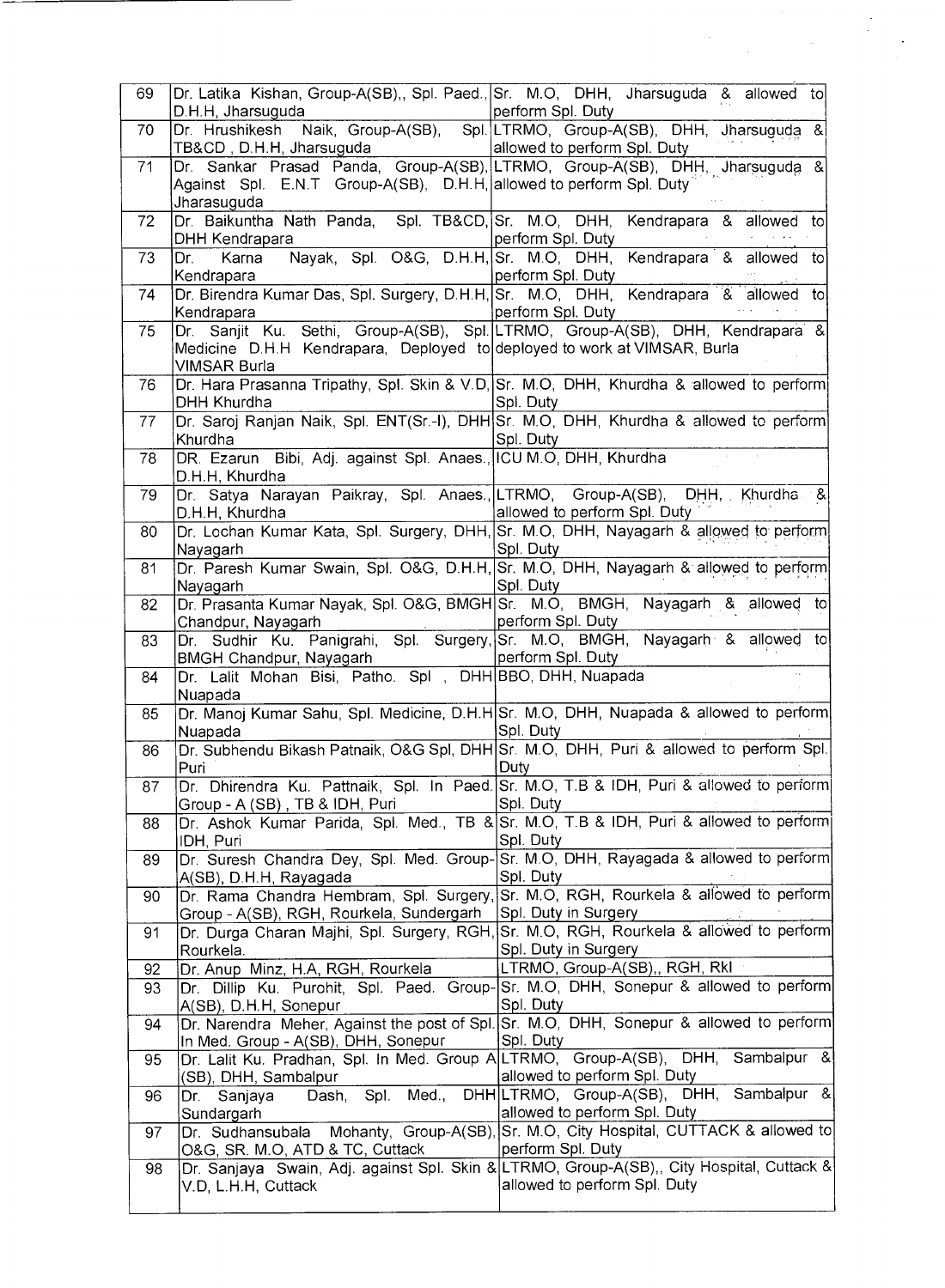| 99  | Dr. Kshirod Chandra Paul, Addl. DLO, Sr. M.O, DHH, Balasore                                |                                                                                              |
|-----|--------------------------------------------------------------------------------------------|----------------------------------------------------------------------------------------------|
|     | Balasore                                                                                   |                                                                                              |
| 100 | Dr. Arup Ku. Das, DSMO, Balasore                                                           | BPHO, Rupsa, Balasore                                                                        |
| 101 | Surgery, DTO, Baragarh                                                                     | Dr. Durga Prasad Sahu, Group-A(SB), Sr. M.O, DHH, Baragarh & allowed to perform<br>Spl. Duty |
| 102 | Kulamani Naik, Group-A(SB), O&G, LTRMO, Group-A(SB), DHH,<br>Dr.<br>DSMO, Baragarh         | Baragarh<br>$\mathbf{g}$<br>allowed to perform Spl. Duty                                     |
| 103 | Dr. Tusar Kanta Thakur, Group-A(SB), Skin LTRMO, Group-A(SB), DHH,<br>& V.D, DLO, Bolangir | Bolangir &<br>allowed to perform Spl. Duty                                                   |
| 104 | Dr. Subhashisha Mohanty, Group-A(SB), BPHO, CHC Chudapali, Bolangir<br>DSMO, Bolangir      |                                                                                              |
| 105 | Dr. Prakash Ch. Sahoo, DTO, Jajpur                                                         | Sr. M.O, DHH, Jajpur                                                                         |
| 106 | Dr. Laxman Ku. Karmi, DLO, Jharsuguda                                                      | LTRMO, Class-I (Sr.), DHH, Jharsuguda &                                                      |
|     |                                                                                            | allowed to perform Spl. Duty                                                                 |
| 107 | Dr. Manoj Ku. Pati, DSMO, Jharsuguda                                                       | H.O, Jharsuguda Municipality                                                                 |
| 108 | Kalpana<br>Kumari Dalai,<br>Dr.                                                            | DSMO, BPHO, CHC Gumagarh, Kandhamal                                                          |
|     | Kandhamala                                                                                 |                                                                                              |
| 109 | Dr. Bharati Rout, DSMO, Khurdha                                                            | BPHO, CHC Haladia, Khurdha                                                                   |
| 110 | Dr. Sandipana Pati, DSMO, Bhubaneswar                                                      | Sr. M.O, Capital Hosp., Bhubaneswar                                                          |
| 111 | Dr. D. Brahmanandam, DTO, Koraput                                                          | BPHO, CHC Mathalput, Koraput                                                                 |
| 112 | Dr. Pramila Dash, DLO, Nayagarh                                                            | Sr. M.O, DHH, Nayagarh                                                                       |
| 113 | Dr. Sanju Das, DTO, Puri                                                                   | BPHO, CHC Alagum, Puri                                                                       |
| 114 | Dr. Dipa Pattanaik, DLO, Puri                                                              | BPHO, CHC Jatani, Khurdha                                                                    |
| 115 | Dr. Ashok Ku. Sitha, DSMO, Puri                                                            | BPHO, CHC Chandanpur, Puri                                                                   |
| 116 | Dr. Pradeepta Ku. Subudhi, DLO, Rayagada                                                   | BPHO, CHC Jemadeipentha, Rayagada                                                            |
| 117 | Dr. Kiranmayee Panda, DTO, Sambalpur                                                       | LTRMO, Group-A(SB), DHH, Sambalpur &                                                         |
|     |                                                                                            | allowed to perform Spl. Duty                                                                 |
| 118 | Dr. Seema Roy, DLO, Sambalpur                                                              | LTRMO, Group-A(SB), DHH, Sambalpur &                                                         |
|     |                                                                                            | allowed to perform Spl. Duty                                                                 |
| 119 | Dr. Jay Prakash Pradhan, DSMO, Sonepur                                                     | Sr. M.O, DHH, Sonepur                                                                        |
| 120 | Dr. Bira Kishore Patel, DTO, Sundargarh                                                    | Sr. M.O, DHH, Sundargarh & allowed to<br>perform Spl. Duty                                   |
| 121 | Dr. Inder Ku. Nathani, Group-A(JB),                                                        | Adj. LTRMO, DHH, Sundargarh                                                                  |
|     | against Spl. Ortho., DHH Sundargarh                                                        |                                                                                              |
| 122 | Dr.<br>Subhransu<br>Pradhan,                                                               | Deputy BPHO, CHC Mendhasal, Khurdha                                                          |
|     | Director(Distribution), SDMU, Bhubaneswar                                                  |                                                                                              |
| 123 | Dr. Sambit Ku. Behera, Deputy Director Urban Public Health Officer, BMC Hospital           |                                                                                              |
|     | (Leprosy) O/o the DHS (O), Bhubaneswar                                                     |                                                                                              |
| 124 |                                                                                            | Dr. Tapas Ku. Patra, D.D Immunisation & Urban Public Health Officer, CHC Dumuduma,           |
|     | School Health, O/O:- DFW (O)                                                               | <b>Bhubaneswar</b>                                                                           |
| 125 | Dr. Arghya Pradhan, Deputy Director (IDSP)                                                 | Urban Public<br>Health Officer, CHC Patia,<br>Bhubaneswar                                    |
| 126 | (FW), nutrition, O/O DHS (O), Bhubaneswar                                                  | Dr. Biswa Ranjan Padhy, Deputy Director GDMO, SNCU, Capital Hospital, Bhubaneswar            |
| 127 | Dr. Susanta Kumar Swain, Adjusted against LTRMO, DHH, Khurdha                              |                                                                                              |
|     | Dy. Directot (HIV/AIDS), O/O - P.D (OSACS)                                                 |                                                                                              |
| 128 | Dr. Ranjana                                                                                | Bhandari, Sr. M.O, H&F.W Sr. M.O, City Hospital, Cuttack & allowed to                        |
|     | Training Center, Cuttack                                                                   | perform Spl. Duty                                                                            |
| 129 | Dr. Gitanjali                                                                              | Kar, Sr. M.O, H&F.W T.C, BPHO, CHC Bentakar, Cuttack                                         |
|     | Cuttack                                                                                    |                                                                                              |
| 130 | Dr. Smruti Sudha Pattnaik, Group-A(JB), LTRMO, City Hospital, Cuttack                      |                                                                                              |
|     | M.O, Leprosy Home & Hosp., Cuttack                                                         |                                                                                              |

 $\frac{1}{\sqrt{2}}$  $\mathbb{Z}^{\mathbb{Z}}$  $\ddot{\phantom{0}}$ 

By orders of the Governor Additional Secretary to Government